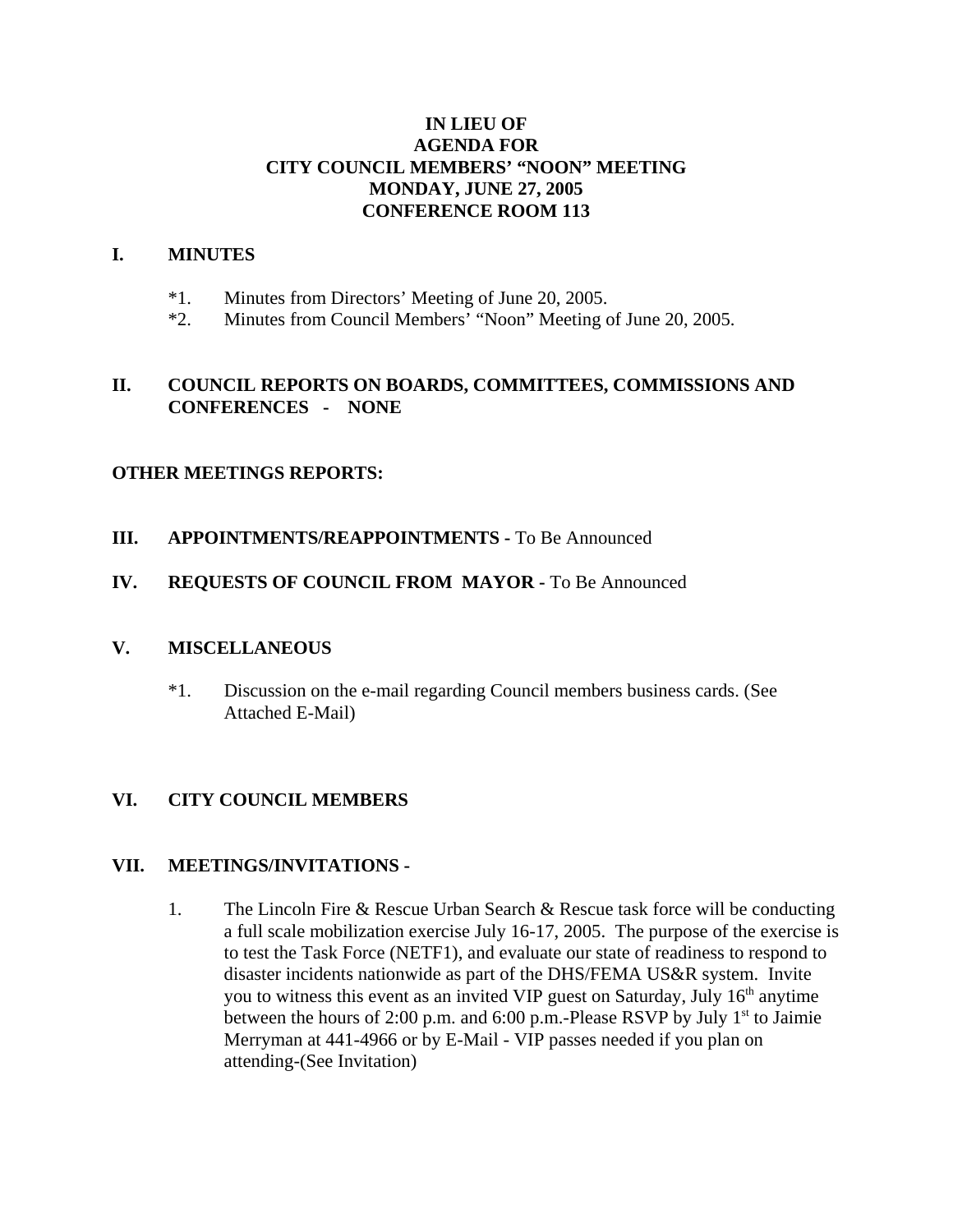- 2. Please join the Lincoln Parks & Recreation Foundation and the City of Lincoln in unveiling two new artworks in Sunken Gardens - A reception for artists - on Wednesday, July 6, 2005 at 5:00 p.m.- at Sunken Gardens - RSVP by July  $1<sup>st</sup>$  to 441-3084 or by E-Mail -(See Invitation)
- 3. HDR and the City of Lincoln are hosting an Open House of the design of new water transmission mains in northwest Lincoln. Open-House Public Meeting on Thursday, June 30, 2005 from 5:15 p.m. to 6:45 p.m. at Loren Corey Eiseley Public Library, 1530 Superior Street - Short Presentation on the project at 5:15 p.m. and again at 5:45 p.m. - (See Invitation)
- 4. Cordially invited to the Ribbon Cutting Ceremony for the North 48<sup>th</sup> Street Scape Project on Saturday, June 25, 2005 at 9:30 a.m. - The Ribbon Cutting will be held in the Statuary Park located on the North side of the Junior League Shop,  $48<sup>th</sup>$  & Baldwin - (See Invitation)
- 5. The Lincoln Chamber of Commerce Secretary of Agriculture Mike Johanns will be visiting Nebraska and we are hosting a luncheon on Monday, June 27, 2005 from 11:30 a.m. to 12:30 p.m. at The Cornhusker Marriott Hotel in the Renaissance Room - \$25.00 per person - Please RSVP to Jaime Henning at 436-2366 or by E-Mail - (See E-Mail Invitation)
- 6. Seminar-"Understanding the Imperative for a Heightened Role of the University in Economic Development on Tuesday, June 28, 2005 at 3:30 p.m. in the Van Brunt Visitors Center,  $13<sup>th</sup>$  & Q Streets - (See E-Mail Invitation)
- 7. Mayor Coleen Seng invites you to a  $4<sup>th</sup>$  of July picnic on Monday, July 4, 2005 at 7:00 p.m. at Oak Lake Park adjacent to the pier - Fireworks at 10:00 p.m. - Please RSVP - (See Invitation)

# **VIII. ADJOURNMENT**

# **\*HELD OVER UNTIL JULY 11, 2005.**

ca062705/tjg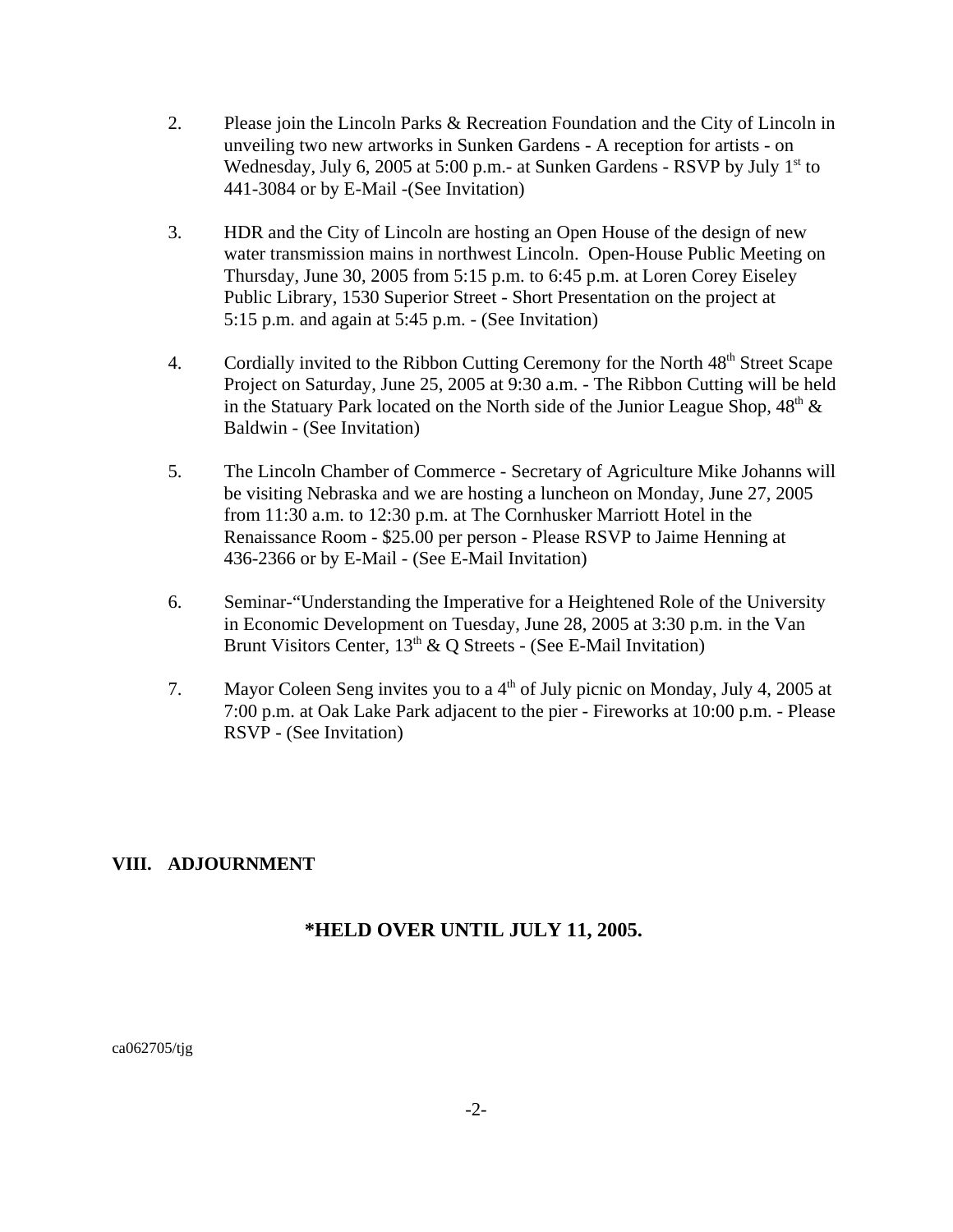Piet.Vonk@NIBCapital.com

06/21/2005 05:48 AM

To council@ci.lincoln.ne.us, mayor@ci.lincoln.ne.us, jhuff@ci.lincoln.ne.us, lpd@cjis.ci.lincoln.ne.us cc

bcc

Subject Business-cards

Dear Madam / Mister, Since I have not all the E-mail Addresses of the undermentioned Members of Your City Government I'am so free to sent this request by your E-mail box. I want to ask You iff You want to be so kind to hand my request to the undermentioned persons. Thank You for Your Coorporation in this matter. With Kind regards, Pieter Vonk

 Pieter J. Vonk Zwolsestraat 45 2587 TX THE HAGUE The Netherlands E -mail piet.vonk@zonnet.nl The Hague, 21st June 2005 Dear members of Lincoln City Government, Head of Fire and Police Department. Maybe you find my hobby a strange one but I am a collector of business-cards of politici from all over the World. In my collection the following persons are members of the City Government Mayors, Councillors, City Managers City/Town Clerk, Fire Chief and Chief of Police and in the second place I collect City/Town/County Pins and Fire-department and Police-department Pins and / or Badges, (this because my father allways has been a Police Officer) Since my sister was elected in the City Council of The Hague (June 2002) I started this strange hobby and since that moment I have received almost only possitive reactions on my requests. Since I have received the cards of the most Dutch Politici (Including the